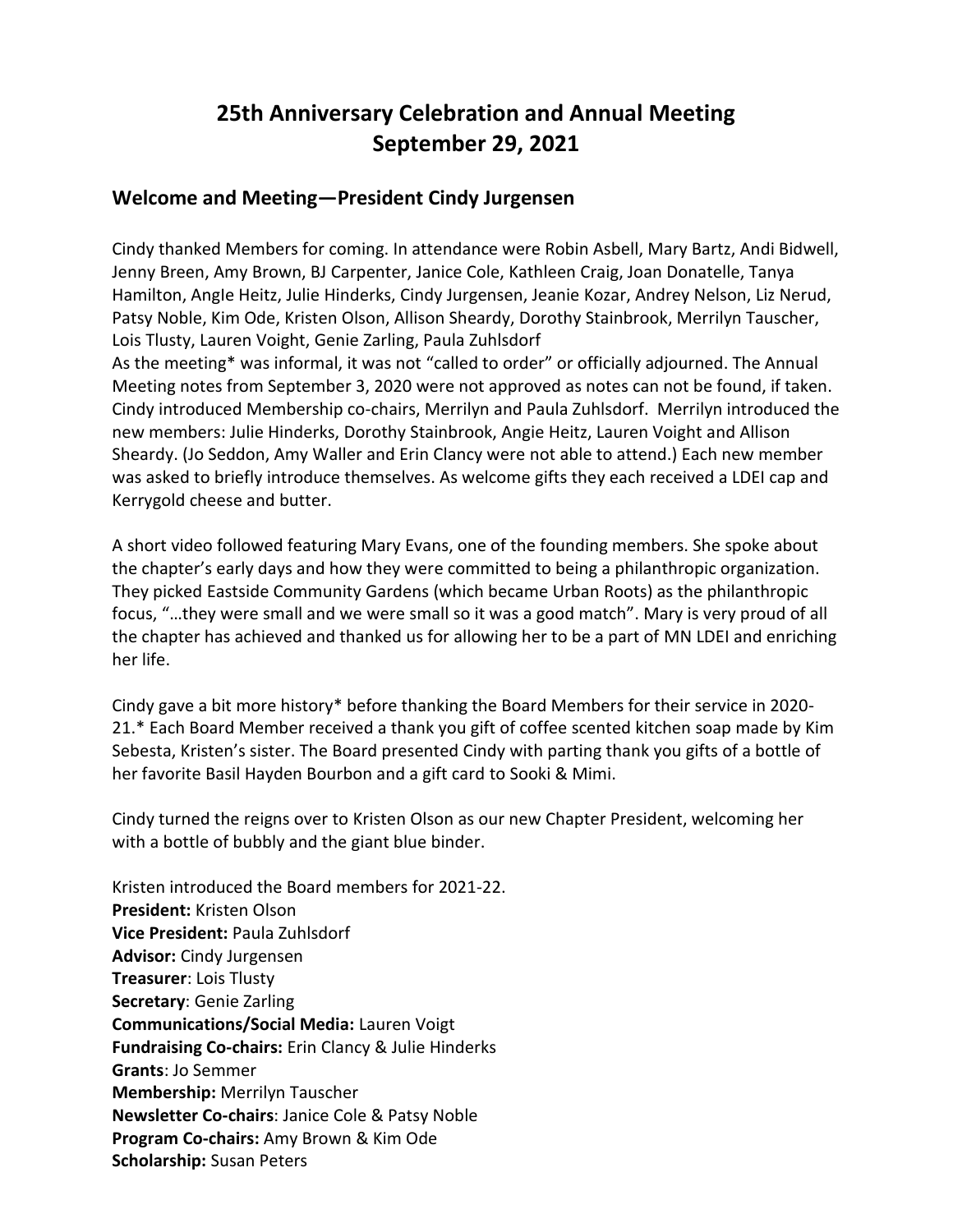**Microgrants:** Joan Donatelle **Service:** Jenny Breen & BJ Carpenter **Diversity, Equity, and Inclusion Co-chairs:** Nikki Erpelding & Cindy Jurgensen

## **Meal and Party – Everyone!**

Lucky Street Owner Lisa Edvold was the caterer for the evening. New member Amy Waller secured a donation of wine from France 44 and new Member Allison Sheardy secured a donation of wine from Rustic Roots Thank you for reaching out to them, Genie Zarling. New Member Angie Heitz provided the music.

\*\*\*

# **25th Anniversary Celebration and Annual Meeting Agenda**

## **Welcome – Program Co-Chaird Amy Brown**

1) Welcome everyone

2) Thank Kristen Olson, member and host, donator of the space

3) Order of the evening:

- meet the women behind the food and wine
- appetizers and drink
- brief annual meeting
- meal and party

4) Introduce:

- Lucky Street Owner Lisa Edvold, caterer for the evening
- Member Amy Waller who secured a donation of wine from France 44
- Member Allison Sheardy who secured a donation of wine from Rustic Roots

(thank you for reaching out to them, Genie Zarling!)

-Member Angie Heitz who will provide music

# **Annual Meeting – Cindy Jurgensen**

1) Thank members for coming, introduce Merrilyn and Paula

2) Membership cochairs Merrilyn Tauscher and Paula Zuhlsdorf introduce new members and give welcome gifts

3) Chapter history

- Short video from Mary Evans, one of the chapter's founding members
- 2020-21 highlights
- Thank outgoing board, turn the reigns over to Kristen

4) Vice President Kristen Olson welcomes the new board

# **Meal and Party – Everyone!**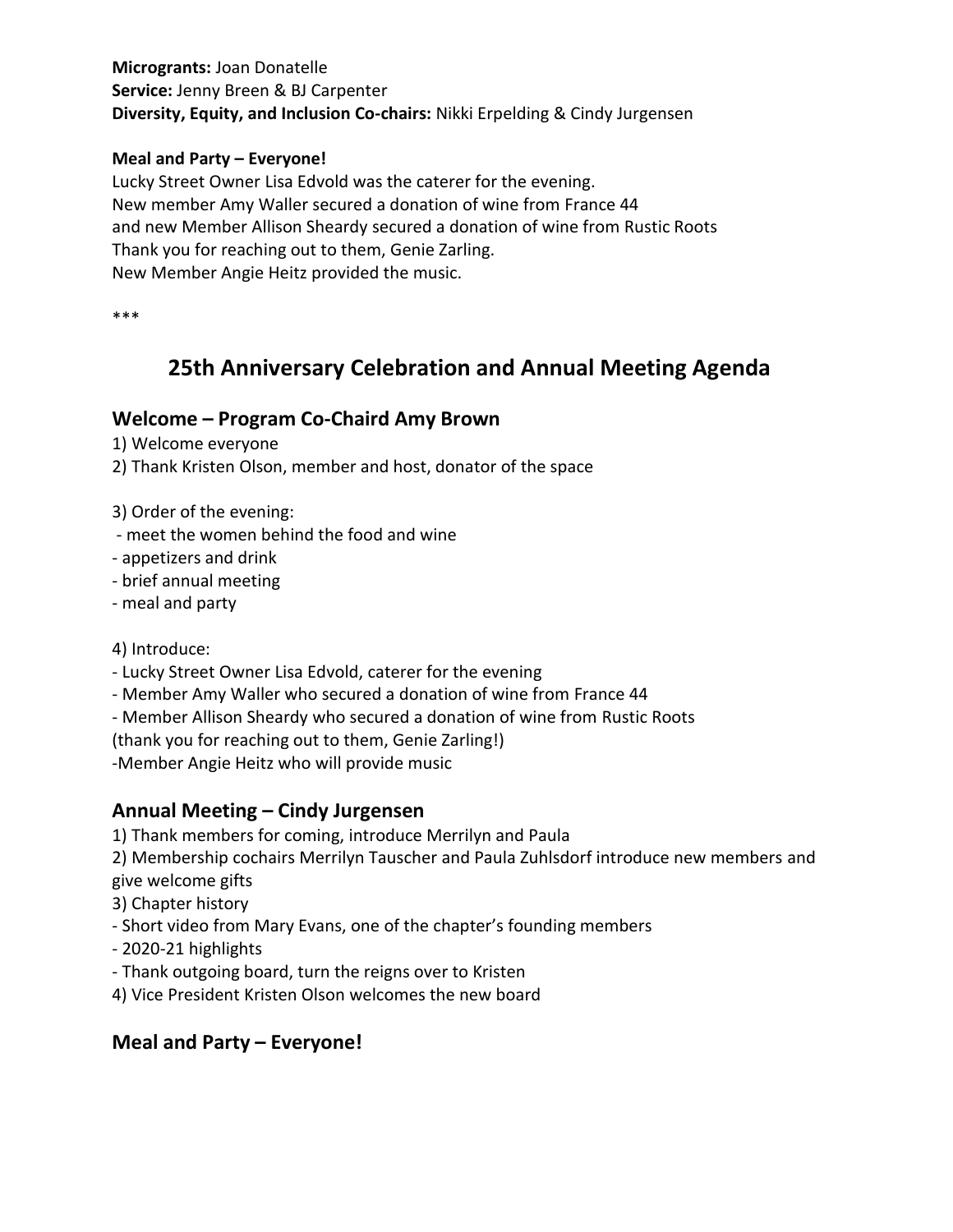# **A Brief History and 2020-21 Highlights…**

Tonight we celebrate 25 years since the inception of this chapter! As an overview for our newer members - and as a reminder to all of us - we're a philanthropic organization of women leaders in a variety of food, beverage and hospitalityrelated fields, one of 45 chapters across the United States, Canada, the United Kingdom, France and Mexico.

Mary Evans explained in the video about our connection to Urban Roots. We also give money toward academic scholarships and professional grants to support women coming into our profession.

Treasurer Lois Tlusty did a summary of our philanthropic donations: Since 1999, we've given \$77,849 to Urban Roots! Since 2004, \$57,450 toward Scholarships. And since 2017, \$6,951 for Microgrants. Second Harvest was given \$1,500 in 2019/20 due to the Pandemic. WOW, if you doubted our philanthropy, here's proof!

The first fundraiser, called A Taste of Africa, was in 2,000. Since then, we've held restaurant dinners with well-known chefs, culinary garage sales and our popular Dame It! with female chefs, sommeliers and distillers offering tastings and classes. These fundraisers take the entire membership to put on and are great teambuilding events. Tonight's flower 'vases' are wine glasses from the order that couldn't be stopped when we had to cancel 2020 Dame It! (They'll be washed and ready for the next one!)

Despite the pandemic, we hosted 7 successful mini (and not-so-mini) fundraisers to keep supporting our causes, starting with handmade masks (thanks for spearheading, Janice) and ending with Joan Donatelle's lovely Italian dinner.

Thank you, Fundraising Chairs Andi Bidwell and Audrey Nelson, your committee, the many members who had an integral part in implementing the fundraising schemes, and to all members who purchased and encouraged friends and family to do so!

Keep talking up our causes, you never know when it will pay off! Good friends of ours recently donated \$250 to our chapter, a surprise to us, and Maggie Gilbert, a good friend of Andi and Audrey's, has donated large sums, as has John Lavelle, Joan Donatelle's friend.

Other 2020-21 highlights include the fun Coffee and Camaraderie Zooms and the March LDEI Table Talks when Amalia and Amy Brown led a fascinating panel of entrepreneurs. The idea is that chapters design a Zoom meeting of interest to Dames worldwide. We're encouraged to participate in Table Talks again next March.

Our all-volunteer working board runs the chapter with the help of part-time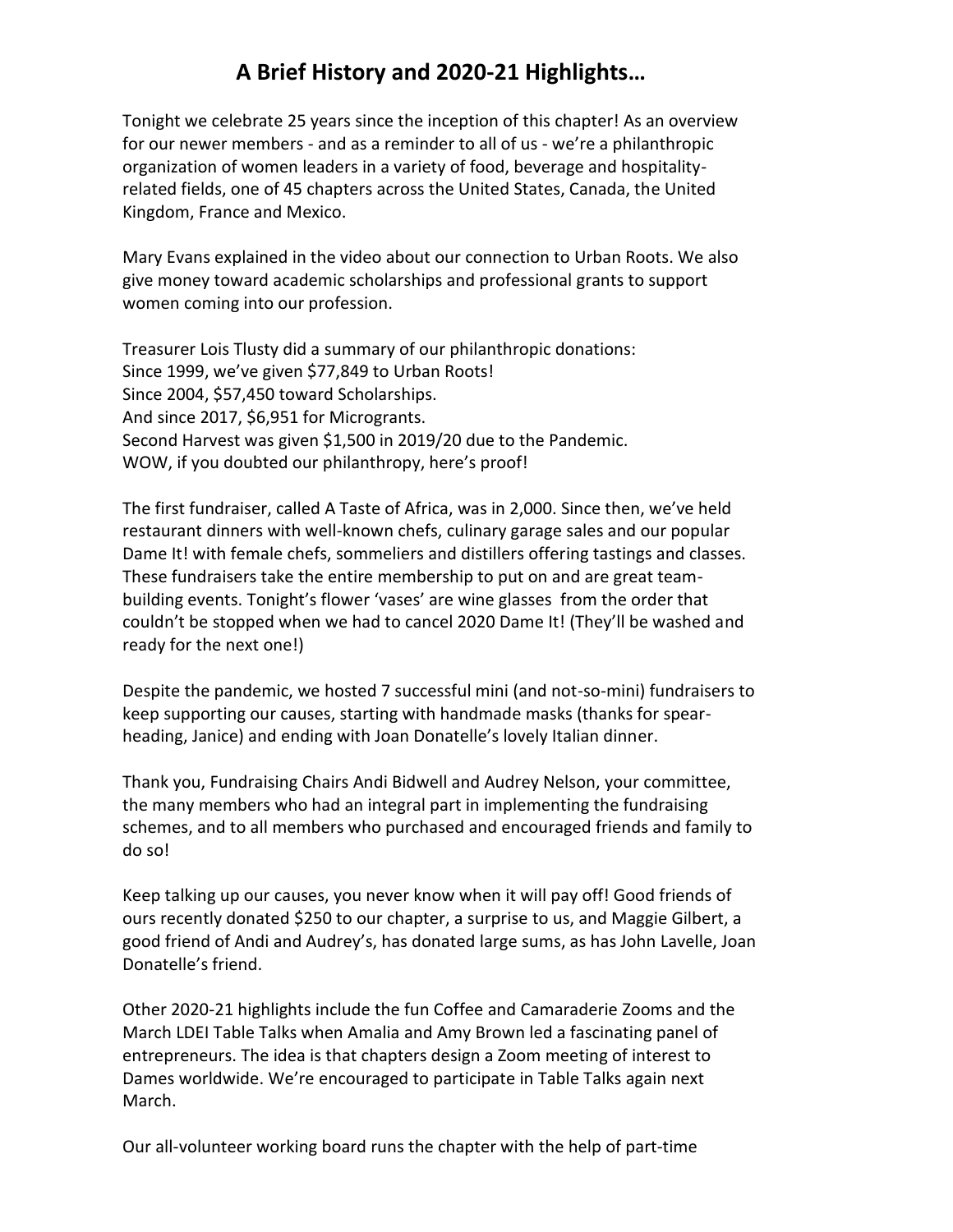We have a digital monthly newsletter and fun, educational monthly programs.

When not in the midst of a pandemic, we're eating at leading restaurants and visiting new businesses, having delicious potlucks at members' homes and traveling to the annual Les Dames conference.

Actually, four of us are going to the Les Dames conference in San Antonio in a few weeks, Genie, Merrilyn, Lauren and I, while Kristen and Paula will attend virtually.

I hope that you familiarize yourself with the Membership Directory to know who is in this group with you! In the next weeks you'll see a request to update your information for the Directory. Please look at your entry to make sure it's current. Like, tell us to omit your home phone number if you got rid of that!

**Advisor Joan** 

Please read any emails from Tanya, which come from the email 'Minnesota LDEI Admin', emails from incoming President Kristen, or from the Committee Chairs. We don't want you to miss out on anything!

And do peruse the Newsletter which is sent through Mailchimp. Editors Janice Cole and Patsy Noble work hard to make it very readable and not too long.

With that, let's have the 2020-21 outgoing board come forward. Thank you for all the time you've given to keep the chapter thriving during the pandemic. A small token of appreciation from me are bars of coffee-scented soap for the kitchen made by Kristen's talented sister, Kim Sebesta! Thank each one with prepared words.

We've already converted to board meetings via Zoom and now we're going to convert from this Hold up big blue scrapbook method of storing the history and files of the chapter to Google Docs and cloud storage! I'd like to christen Kristen Olsen with a bottle of bubbly. You have such positive energy, are so giving of your time and talents, and so generous with your beautiful studio! You're the perfect woman to take over the Presidency and the perfect person to take us into the internet future!

## **Board Thank Yous**

#### **Advisor**: **Joan**

**Donatelle**. Thank you for your tireless contributions to our chapter. You are ever cheerful, you worry about members' businesses and health, and desire to move the chapter forward. You've given so much of your time and cooking skills for the huge benefit of the chapter.

## **Treasurer**: **Lois Tlusty**

Lois, you keep us grounded, financially, and kindly steer us to the best fiscal decisions, a must to make sure we're operating properly. We apologize for continually put you through the ringer, particularly by holding multiple fundraisers simultaneously! We'll try to avoid that this next year!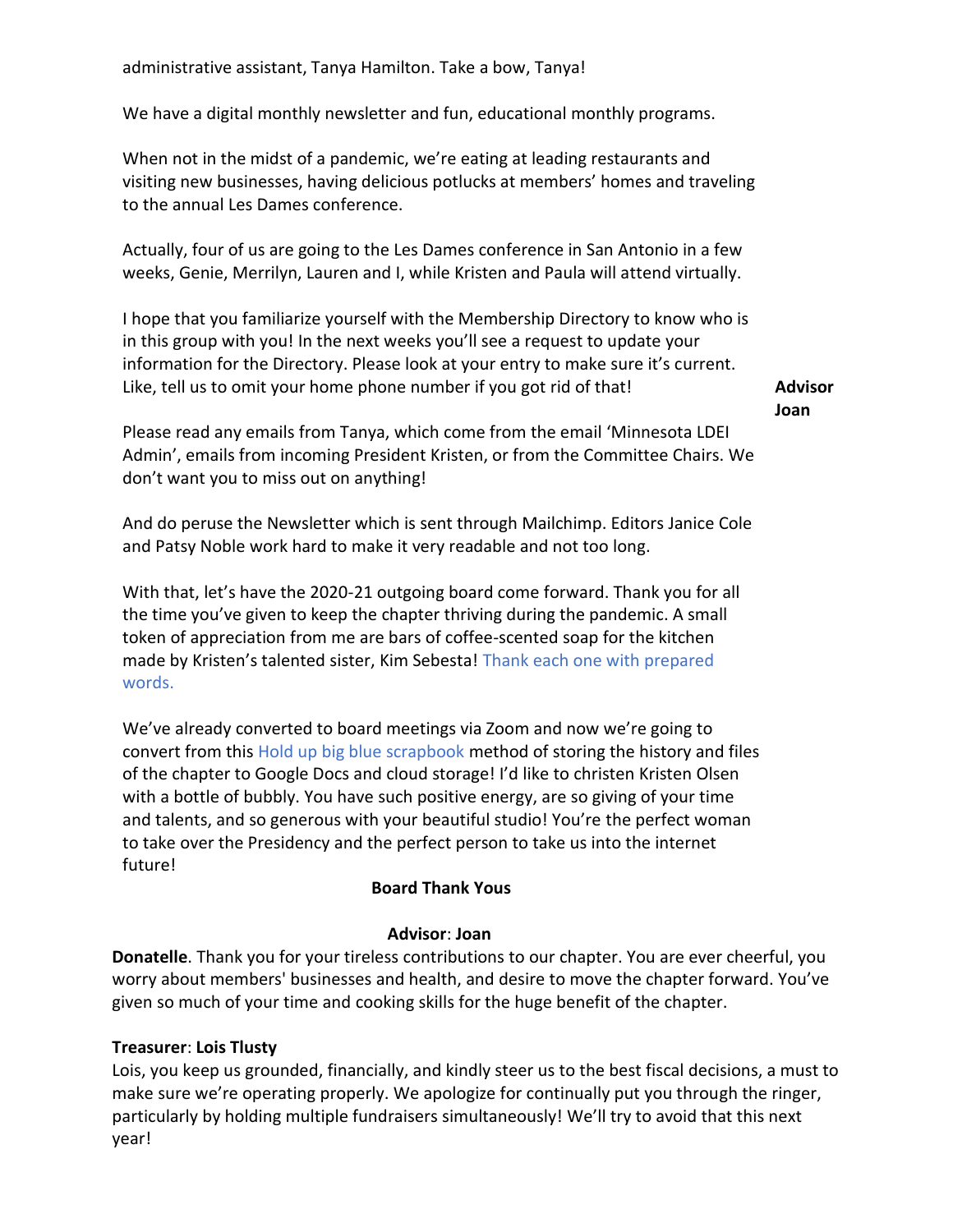#### **Secretary**: **Genie Zarling**

Thank you for your consistently thorough note-taking and amazing translations of hard-to-hear Zoom board meeting conversations. You are quick getting board meeting minutes to me for review and then to the board!

#### **Program**: **Amalia Moreno-Damgaard**

Amalia had something come up with her family so couldn't be here tonight. The chapter benefitted from her expertise and professionalism

#### **Amy Brown**

I appreciate all you've done for Minnesota Central Kitchen during the pandemic and the sustainable, ethical, successful catering company you run!

Thanks to both you and Amalia for interesting programming and helping us swing to on-line programs for months on end.

#### **Fundraising**: **Andi Bidwell and Audrey Nelson**

What can I say? Without you two, we would not have been able to fulfill our philanthropic commitments or our mission. Putting in a gazillion hours, you organized and arranged, cajoled and purchased so much that we raised \$23,570.40 during a pandemic! Thank you very much!

#### **Membership**: **Paula Zuhlsdorf**

As busy as you are with work and family, you took on Membership this past year AND agreed to be Vice President this next year. You are a wonderful member and it's been a pleasure getting to know you!

#### **Merrilyn Tauscher**

is completing at least her third different position on the board. She's also taken a turn as President and twice as Treasurer! She's a bedrock member of this chapter. I appreciate the work both of you did to refine Membership procedures this year.

## **Newsletter**: **Janice Cole and Patsy Noble**

Thanks to both Patsy and Janice for producing an immensely readable newsletter and for powering through Mailchimp idiosnycrasies. I think the 'Inspired Feature' is especially brilliant. As you say, 'a quick fun way to find out what other members are excited about'. I love that it's reaching out and involving a rotating group of members each month! And Julie Hinderks' Trends column is another great addition!

## **Microgrants**: **Joan Donatelle and Liz Nerud**

Thank you, Liz and Joan, for finding worthy recipient Dana Smith, from MinnyRow in Hopkins, to give a microgrant to. It was fun to try their tasty soup and sandwiches during an outdoor lunch when you presented her the check. I imagine more applicants will come to us once this dang pandemic ends!

#### **Service**: **BJ Carpenter and Jenny Breen**

With this pandemic, I feel the one committee that I let flounder was Service, partly because Urban Roots wasn't doing anything in person, but that's no excuse. I'm sorry about that. I hope this next year this committee will feel success.